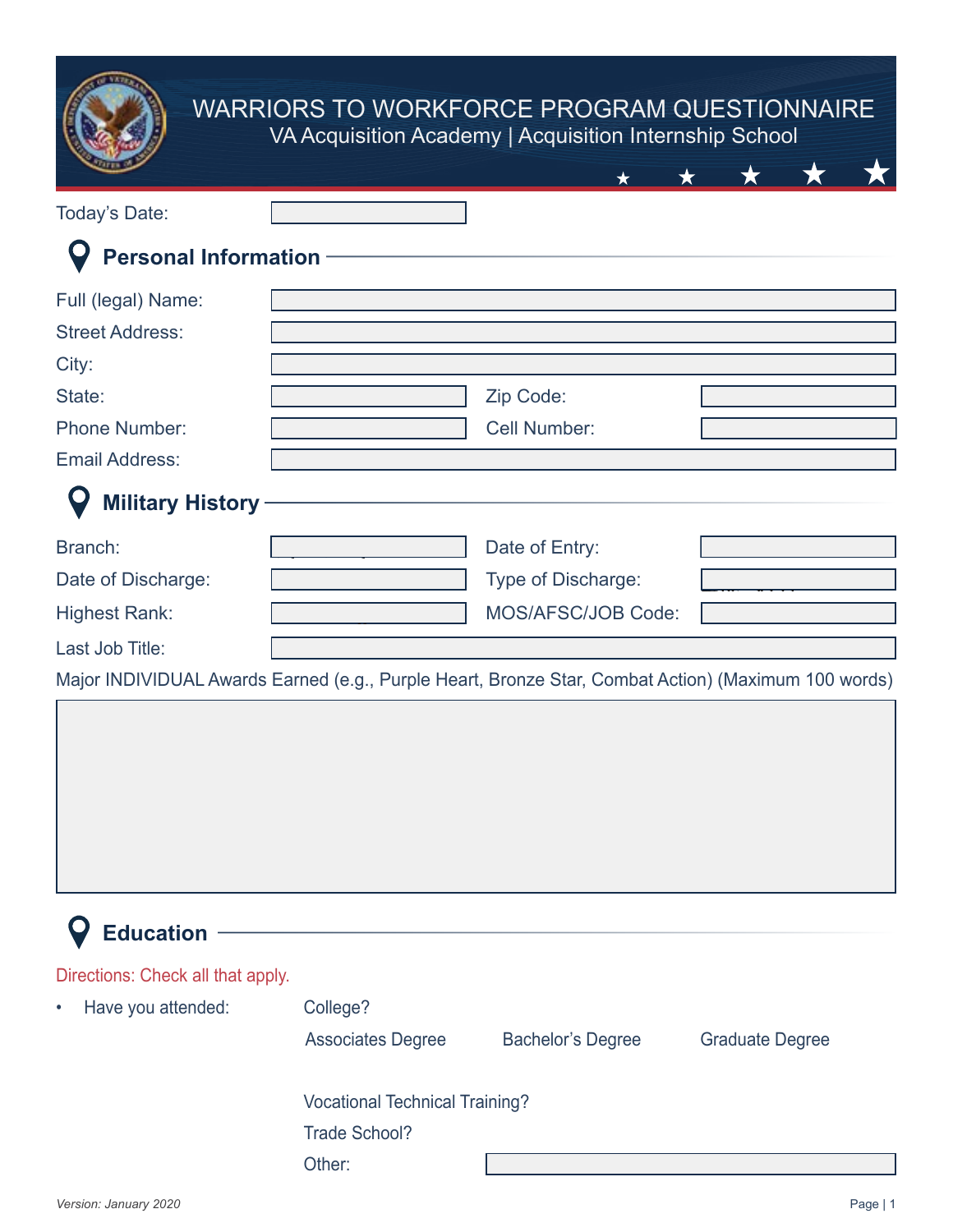Number of college credits you have obtained to date:

| Name/Location of<br>College/School                                                              | Major                                                    | <b>Dates Attended</b>                                                            | <b>Credits Earned</b> |  |  |  |  |
|-------------------------------------------------------------------------------------------------|----------------------------------------------------------|----------------------------------------------------------------------------------|-----------------------|--|--|--|--|
|                                                                                                 |                                                          |                                                                                  |                       |  |  |  |  |
|                                                                                                 |                                                          |                                                                                  |                       |  |  |  |  |
|                                                                                                 |                                                          |                                                                                  |                       |  |  |  |  |
|                                                                                                 |                                                          |                                                                                  |                       |  |  |  |  |
|                                                                                                 |                                                          |                                                                                  |                       |  |  |  |  |
|                                                                                                 |                                                          |                                                                                  |                       |  |  |  |  |
| Are you currently enrolled in a certificate or degree program?                                  |                                                          |                                                                                  |                       |  |  |  |  |
| <b>Current GPA:</b>                                                                             |                                                          |                                                                                  |                       |  |  |  |  |
|                                                                                                 |                                                          |                                                                                  |                       |  |  |  |  |
| <b>VA Benefits</b>                                                                              |                                                          |                                                                                  |                       |  |  |  |  |
| Directions: Select Yes or No to the following questions.                                        |                                                          |                                                                                  |                       |  |  |  |  |
| ٠                                                                                               | Are you registered with your local VA Medical Center?    |                                                                                  |                       |  |  |  |  |
| Do you have a VA service-connected disability?<br>٠                                             |                                                          |                                                                                  |                       |  |  |  |  |
| Are you using, or have you used, Chapter 31 Vocational Rehabilitation<br>$\bullet$<br>Services? |                                                          |                                                                                  |                       |  |  |  |  |
|                                                                                                 | If yes, who is your Vocational Rehabilitation Counselor? |                                                                                  |                       |  |  |  |  |
| If no, apply online at www.ebenefits.va.gov or contact Richard.Brady@va.gov.                    |                                                          |                                                                                  |                       |  |  |  |  |
| Are you eligible for GI Bill Post 09/11 benefits?<br>$\bullet$                                  |                                                          |                                                                                  |                       |  |  |  |  |
| Do you have a copy of your Certificate of Eligibility?                                          |                                                          |                                                                                  |                       |  |  |  |  |
| Have you used any of your GI Bill benefits?                                                     |                                                          |                                                                                  |                       |  |  |  |  |
| If yes, how many months?                                                                        |                                                          |                                                                                  |                       |  |  |  |  |
| $\bullet$                                                                                       |                                                          | Have you transferred any of your Post- 9/11 GI Bill benefits to your dependents? |                       |  |  |  |  |

L

## **Background Information**  $\mathbf Q$

List your Main Strengths (e.g., problem solving, written communications, customer service, etc.): (Maximum of 100 words)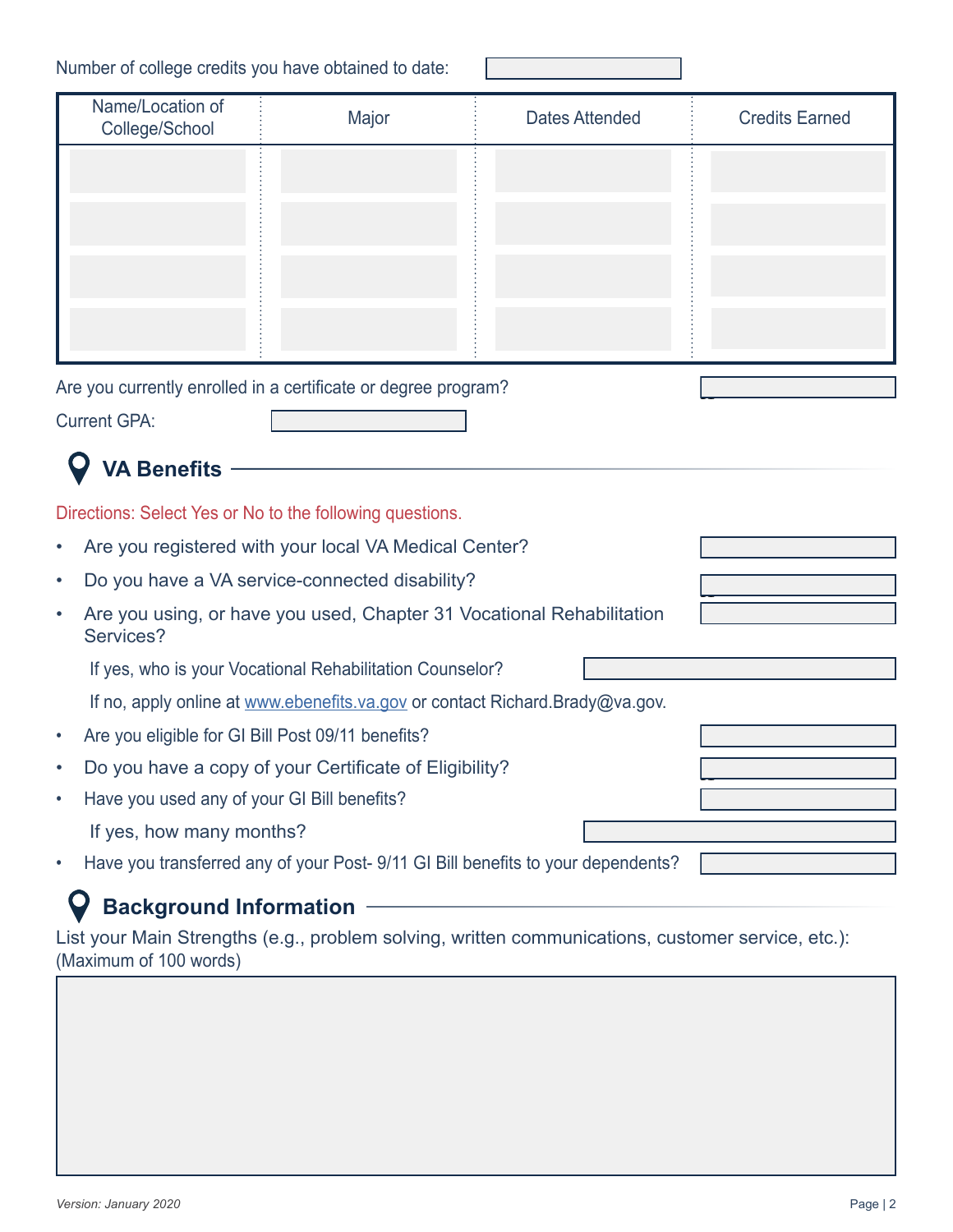List areas of opportunity for Personal Improvement: (e.g., time management, multi-tasking, working alone, etc.): (Maximum of 100 words)

What type of work do you enjoy most? (Maximum of 100 words)

What are your Career/Education Goals? (Maximum of 100 words)

Directions: Select Yes or No to the following questions.

• Are you willing to relocate at your own expense to Frederick, MD for the first year of training?

Yes No